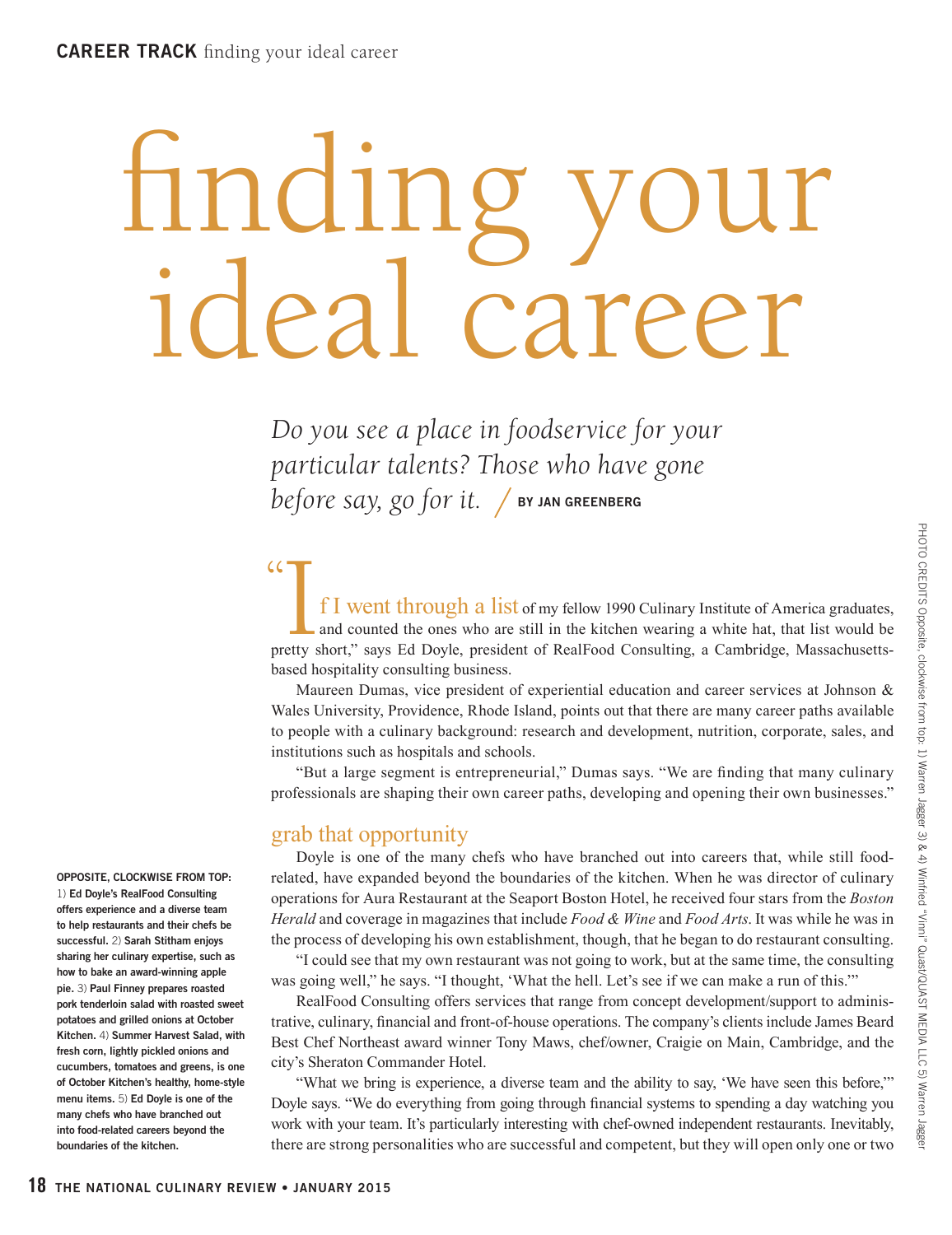



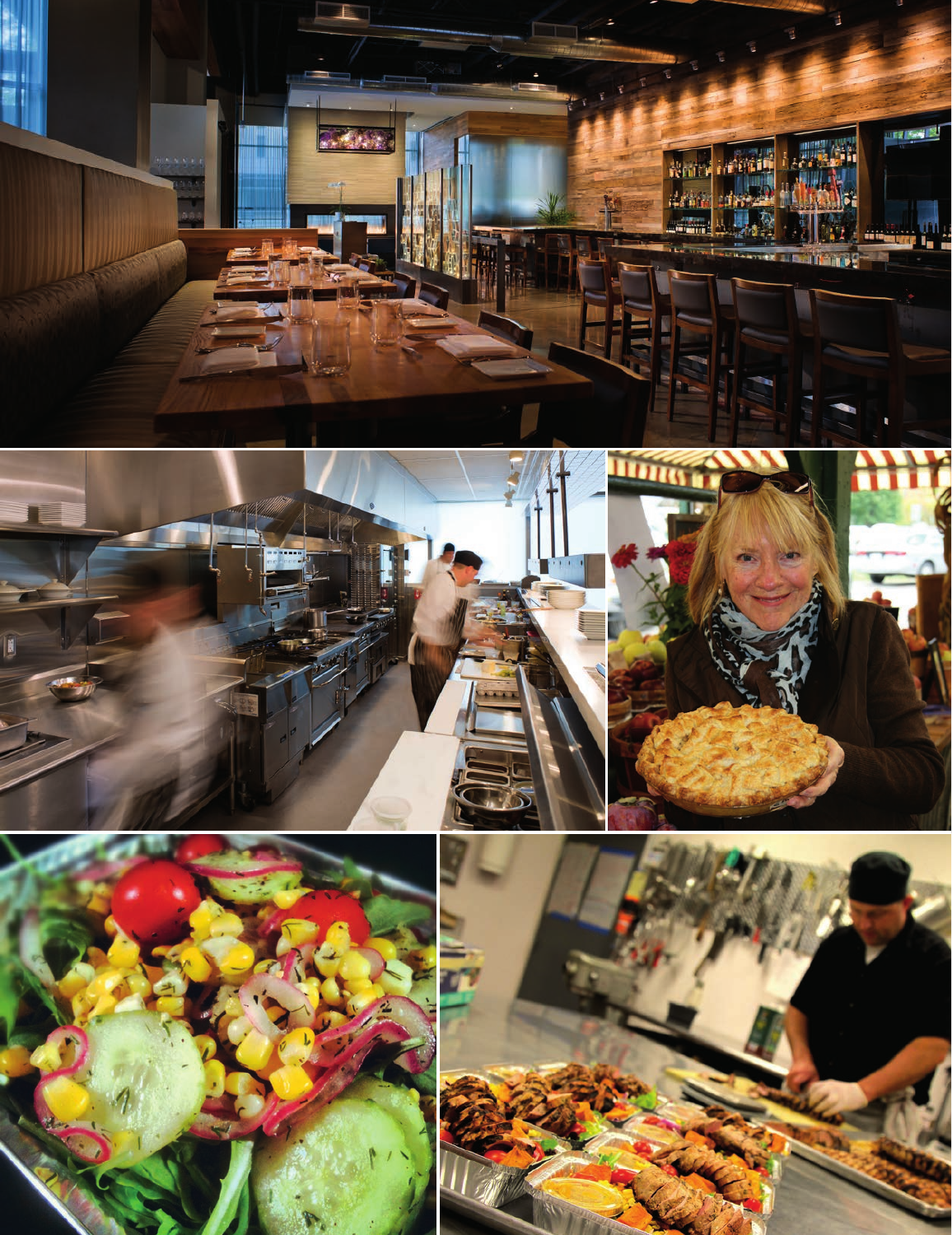restaurants in their careers, and we open one or two a month. We bring a level of experience and history that allows the chefs to relax and breathe and focus on what is important."

For Doyle, whose business is now expanding to New York and San Francisco, and for many others, success has been based on the ability to both recognize opportunity and act on it.

### use what you know

Sarah Stitham, owner of Revamp professional organizing services, Olivebridge, New York, began her working life as a chef. "From childhood, I loved food," she says. "And as soon as I was old enough, I worked in restaurants, hanging out in the kitchen and asking, 'How did you make this? What goes into this?'"

 She attended The Culinary Institute of America, Hyde Park, New York, and worked as a sous chef in restaurants in Florida and New York's Hudson River Valley. Then, a friend recommended her to a celebrity looking for a chef to make a weekend meal at her house.

"And with great trepidation, I accepted," Stitham says. "This was a dinner party for city people who go out every night of the week. I am the queen of meatloaf, and when I suggested we serve that, she immediately said, yes. And I quickly realized that what people really want is good, homemade, local food."

Stitham became the client's personal chef, and through her, met others with weekend houses in the area. She began to outfit their kitchens, buying pots and pans and stocking highquality ingredients.

 The venture soon evolved into a catering business, but after a few years, Stitham decided she needed to step back a bit and decide what to do next. "I thought, 'What do I know? What can I do? What do I have?'"

She realized that she knew estate owners with beautiful properties, and founded Charmed Places, a portfolio of privately owned river estates catering to New York brides. "I managed and coordinated everything, from finding the location to supervising caterers," Stitham says. "Basically, I was an event planner." In 2003, she sold the business.

She says, "Life took a turn when I realized that people really love food, but so few know how to cook or outfit their kitchens. I cannot tell you how many people tell me they don't know how to cook. They spend money eating out. They are overweight. I help them set up a kitchen. What I love is teaching people what I know."

# develop an edge

When public relations professional Helen Baldus graduated from college, she planned to become a chef. She worked at restaurants in Philadelphia, then moved to San Francisco, where she staged at justopened Jardinière. She told Richard Reddington, chef de cuisine, that she wanted to cook. "And he said, 'I don't have any jobs, but if you want to, come, and you can work for free,'" Baldus says. Within a month, owner Traci Des Jardins offered Baldus a full-time position in garde manger.

"After a few years, I pretty much realized that I was not made for that kind of high-intensity life," says Baldus. "If you don't drive on adrenalin and are not particularly competitive, there is really no place for you in the restaurant business."

She took time off, and decided not to go back to cooking. "But food was what l cared about," she says. She entered the food studies program at New York University, knowing it would open some doors, but not sure which ones. Then, a friend who worked in food public relations introduced her to Jennifer Baum, who was just opening Bullfrog  $+$  Baum, a hospitality marketing agency in New York. Baldus started as a summer intern and stayed for nine years before moving to Watershed Communications, based in Portland, Oregon. Today, she oversees the company's New York office as media relations director.

"My food and cooking background gives me an edge," Baldus says. "I know how to talk to chefs. I can do a recipe and look at a menu and understand the concept behind it in a way that people without my background can't."

## find a mission

After graduating from Johnson & Wales University, Providence, Paul Finney was a chef at several Hartford, Connecticut, restaurants, including Restaurant Bricco, where he met his wife Alison. "I got a little burned out on the restaurant business," says Finney. "It was 80 hours a week, all nights and all holidays and weekends."

In 2000, the Finneys opened October Kitchen, a personalized chef service in Manchester, Connecticut. They decided to gear a portion of their service to seniors who needed a little extra help and appreciated home-style, healthy meals. Finney's mission was to make sure that his senior customers could stay in their homes as long as possible.

"I saw with my grandmother how important good nutrition is for the elderly," he says. "When she was by herself, her refrigerator was practically empty. She wouldn't eat and she wouldn't shop. But when I cooked for her, she cleaned her plate."

October Kitchen offers a range of services, from regular home delivery to a retail store where customers can purchase a meal to be reheated at home.

"Now we have about a thousand senior clients," Finney says, "and our business continues to grow."

# go with your passion

Erik Blauberg, former executive chef at 21 Club, New York, is founder of EB WorldWide Hospitality Consulting, based in the city. "This was a natural," he says. "I've been breathing the restaurant industry my entire life and working in restaurants since I